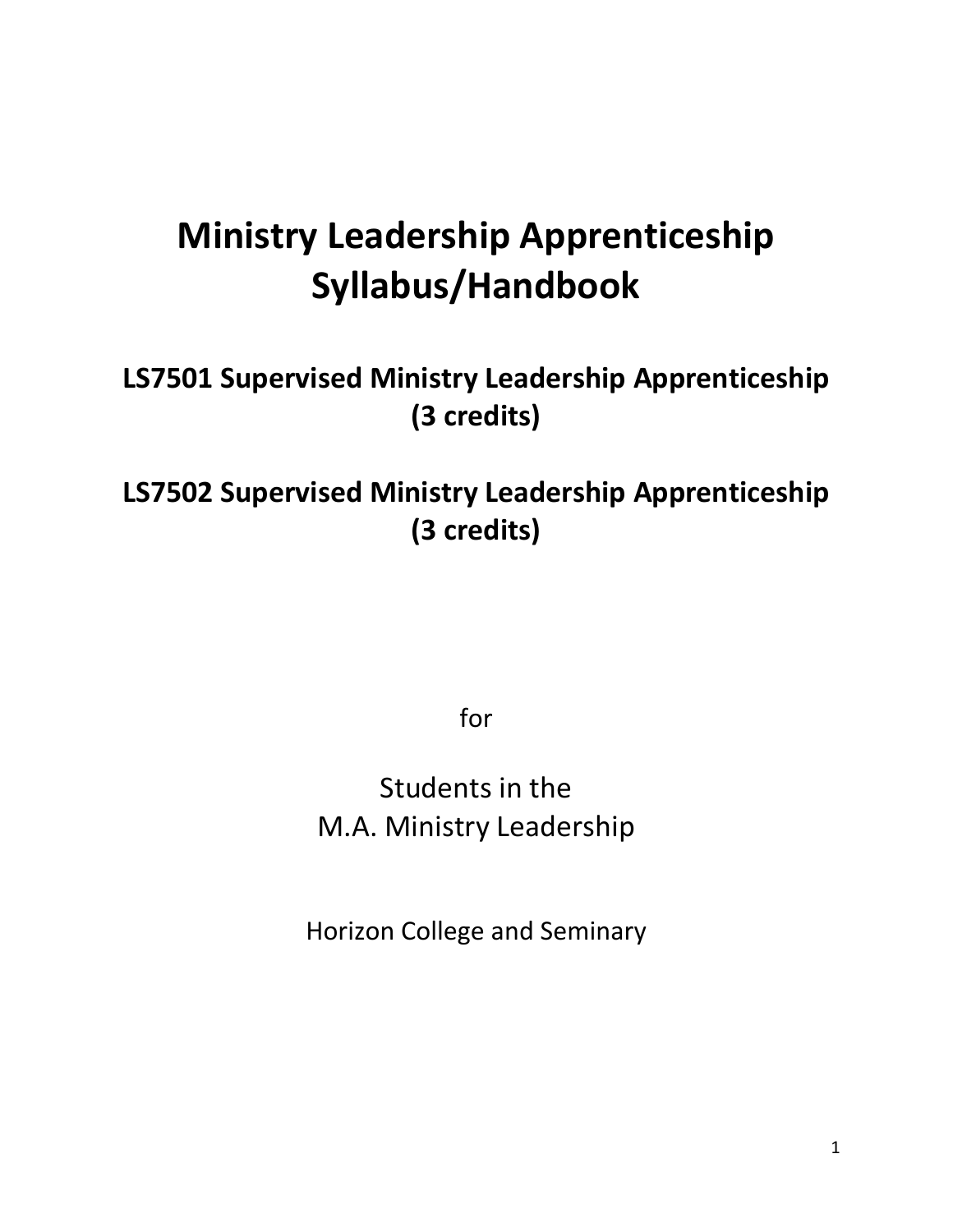# **Ministry Leadership Apprenticeship Handbook**

## **Table of Contents**

## **Introduction**

The M.A. in Ministry Leadership includes the opportunity for the completion of two apprenticeship courses: LS7501 Supervised Ministry Leadership Apprenticeship 1 and LS7502 Supervised Ministry Leadership Apprenticeship 2 (3 credits each).

The Ministry Leadership Apprenticeships 1 and 2 may be fulfilled in whatever context of leadership the student is already involved which may be a church/parachurch, marketplace, or other relevant setting. This option will occur particularly when students are staying in their home environment and not physically moving to the seminary campus. For students who do not already have a location to 'plug into' for their apprenticeship, faculty instructors will assist to find placements.

## **Ministry Leadership Apprenticeship 1** 3 credits

This apprenticeship is oriented *inwards* towards the student's

- a) personal life and ministry formation and
- b) awareness of calling and vocation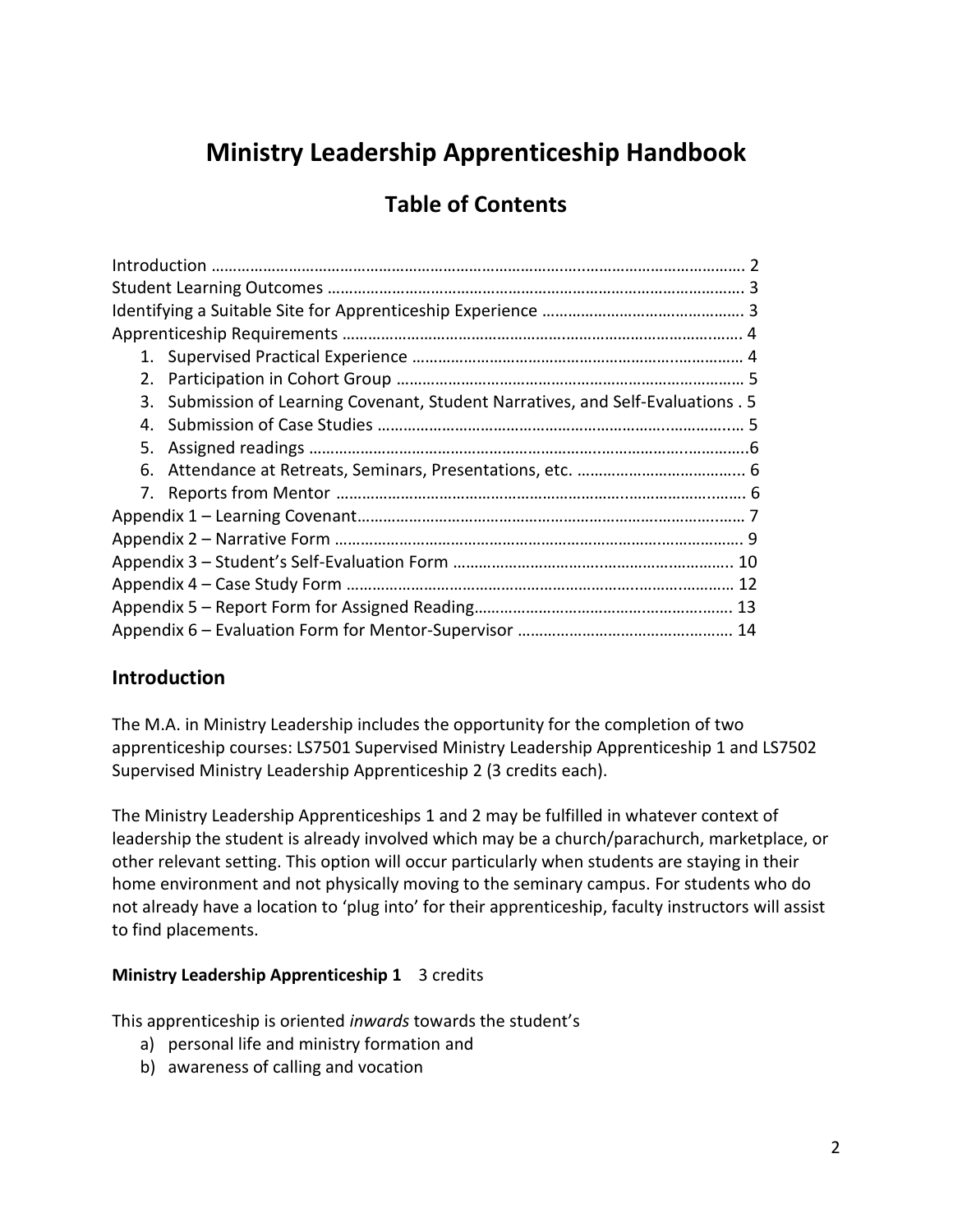## **Ministry Leadership Apprenticeship 2** 3 credits

This apprenticeship is oriented *outwards* towards the student's

- a) ability to communicate effectively in diverse contexts and
- b) leadership skills and resilience in changing environments

## **Student Learning Outcomes**

The intended learning outcomes of the M.A. Ministry Leadership Apprenticeships are summarized below from the point of view of the student:

- Who I am as a leader (personal life management, styles, skills, etc.)?
- What I know about leadership theory and practice (in team relationships, ministry and marketplace organizations, etc.)?
- What I actually do to exercise effective leadership in all aspects of my personal life and my organization?
- How I relate my Christian faith to leadership (e.g., attitudes, values, ethics)?
- How I integrate my biblical and theological awareness with issues of leadership and implement leadership in actual practice?
- What challenges do I face as a leader (vision, change, conflict, etc.)?
- How can I maintain continuous personal and professional learning for growth in effective leadership?

## **Identifying a Suitable Site for the Apprenticeship Experience**

Getting connected with the 'right' placement site and mentor-supervisor is a critical first step in setting up for the apprenticeship experience.

The process for selection of a placement site and a mentor-supervisor will differ depending on whether the student is resident on campus at the seminary or is taking courses from their home base.

- On-campus students who complete an apprenticeship during the school year will seek placement sites that are convenient for travelling to and from the seminary campus. These placements may be new contacts in new situations with no previous relationship between the student and the site or mentor-supervisor.
- Many students will be studying from their home base, often part-time. Most often they will already be immersed in a ministry or work setting with available on-site personnel who may serve as a mentor-supervisor.

Through discussion with their faculty instructor, each student will determine an optimum site placement and mentor-supervisor.

## **Ministry Leadership Apprenticeship Requirements**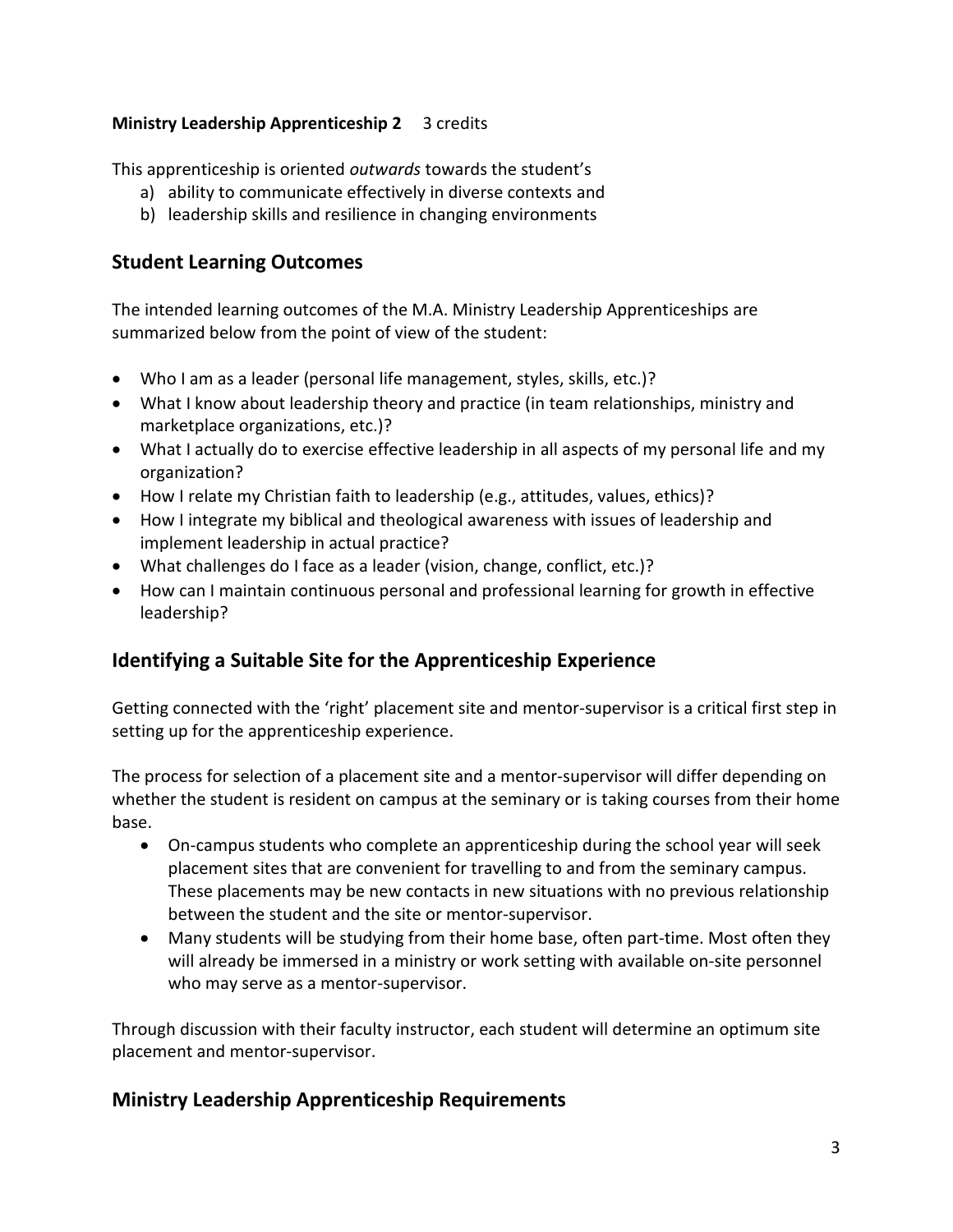The fulfilment of one apprenticeship includes several components:

- Prescribed hours of supervised practical experience
- Participation in a cohort group
- Submission of a learning covenant, student narratives, and self-evaluations
- Completion of case studies
- Assigned readings
- Attendance at retreats, seminars or presentations integrated with the cohort schedule
- Reports from mentor-supervisor

Details for each component are given below.

#### 1. Supervised Practical Experience

Students must fulfil a minimum of 90 clock hours per semester (6 hours per week for 15 weeks including preparation time) for each apprenticeship course (3 credits). A 3-credit course can be done over two semesters (3 hours per week for 30 weeks including preparation time).

Off-campus and part-time students may have a familiar ministry or marketplace setting in which to complete their apprenticeship (i.e., they are already active in a ministry or marketplace context). Such situations will usually have more options for fulfilling the required clock hours.

### 2. Participation in a Cohort Group

Cohort groups on campus at Horizon meet several times per semester. These meetings are crucial events for sharing case study experiences (more info below) and processing what is happening in each student's apprenticeship setting.

Students studying from their home base may be able to Zoom into cohort group meetings. If regular participation in a cohort group is not workable, particularly for part-time students with work commitments and/or distance issues, the faculty instructor will adapt this component to ensure comparable interaction activities for the student. Such options may include the following:

- clocking additional hours of supervised experience
- additional discussion and debrief sessions with their mentor-supervisor focused particularly on topics covered in the cohort group; and/or
- one-on-one dialogue sessions (on phone, via skype, etc.) with the faculty instructor and/or other students.
- 3. Submission of Learning Covenant, Student Narratives, and Self-Evaluations
- a) Learning Covenant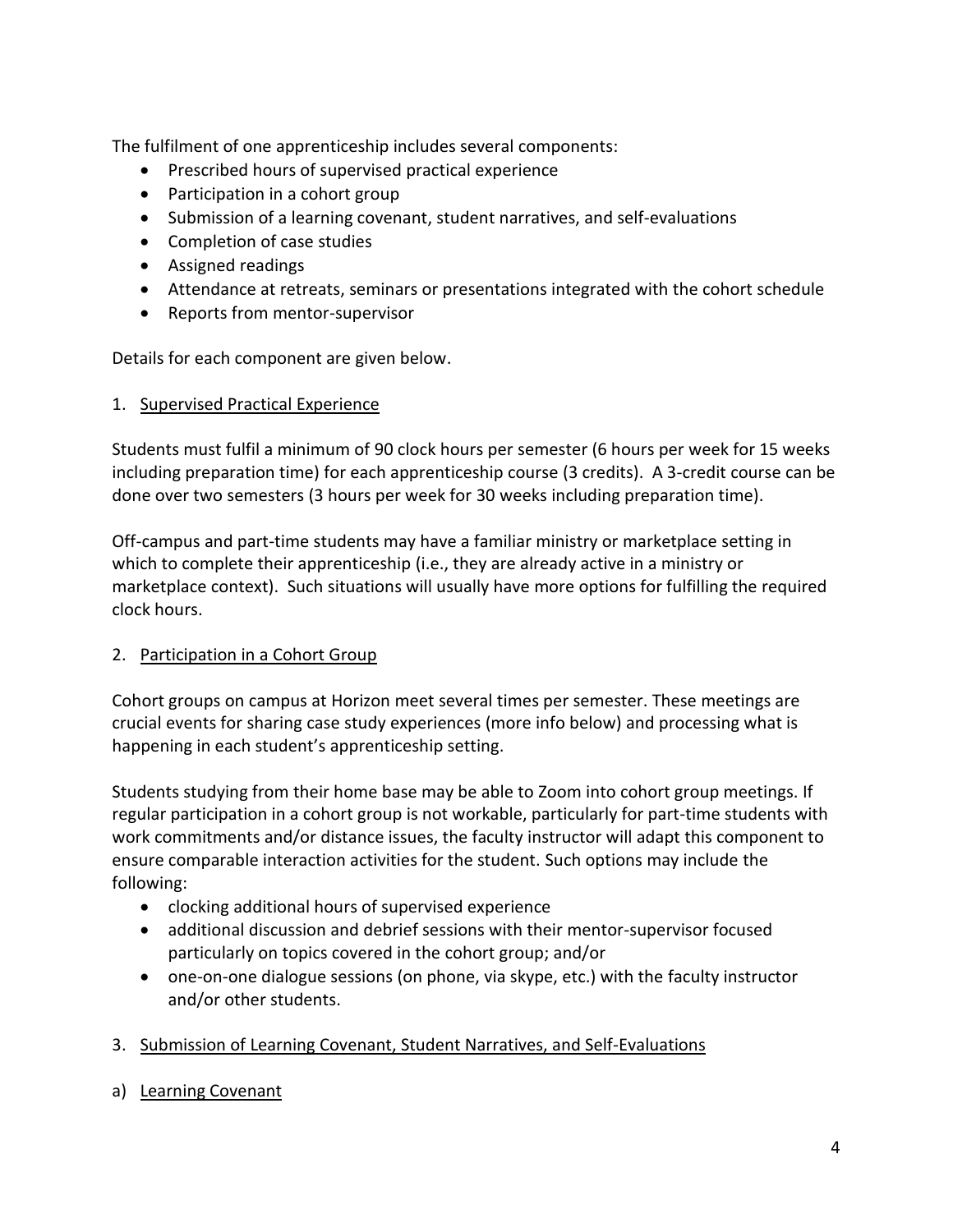Normally there will be some dialogue between the student and a potential host site and mentor before any commitment to the apprenticeship experience by either party. Once a decision is made to proceed with the apprenticeship, this mutual commitment is documented in the 'Learning Covenant' contained in Appendix 1. Complete, sign, and return this form to the faculty instructor by or before the beginning the apprenticeship.

## b) Student Narratives

At the midpoint of each semester, take time to document personal reflections on specific events and/or experiences that are noteworthy for personal growth. Use the 'Narrative Form' in Appendix 2. Share and discuss each form with your mentor-supervisor prior to submitting it to your faculty instructor.

### c) Self-Evaluations

At the end of each semester, complete the 'Student's Self-Evaluation Form' available in Appendix 3. These self-evaluations review and assess the overall apprenticeship experience. Share and discuss each form with your site mentor prior to submitting it to your faculty instructor.

## 4. Submission of Case Studies

Participation in a cohort group includes the preparation and sharing of two case studies each semester. Student narratives may be used as the basis for some of these case studies. Use the 'Case Study Form' in Appendix 4 as a template for each report. Students who are not able to participate fully in a cohort group will discuss these case studies with their mentor-supervisor before submitting them to their faculty instructor for a final debrief.

## 5. Assigned Readings

Ministry Leadership Apprenticeships 1 and 2 will each have assigned readings in selected topical areas. Use the 'Report Form for Assigned Reading' in Appendix 5 for each reading. Share each report and discuss the topics/issues with your mentor-supervisor before handing it in to the faculty instructor.

### 6. Attendance at Retreats, Seminars, Presentations, etc.

Site mentors and/or faculty instructors may find relevant professional development events occurring during the apprenticeship. When desirable and feasible, such events may be included in the apprenticeship experience. Reflections on these events may be included as ancillary material in student report forms.

### 7. Reports from Mentor-Supervisor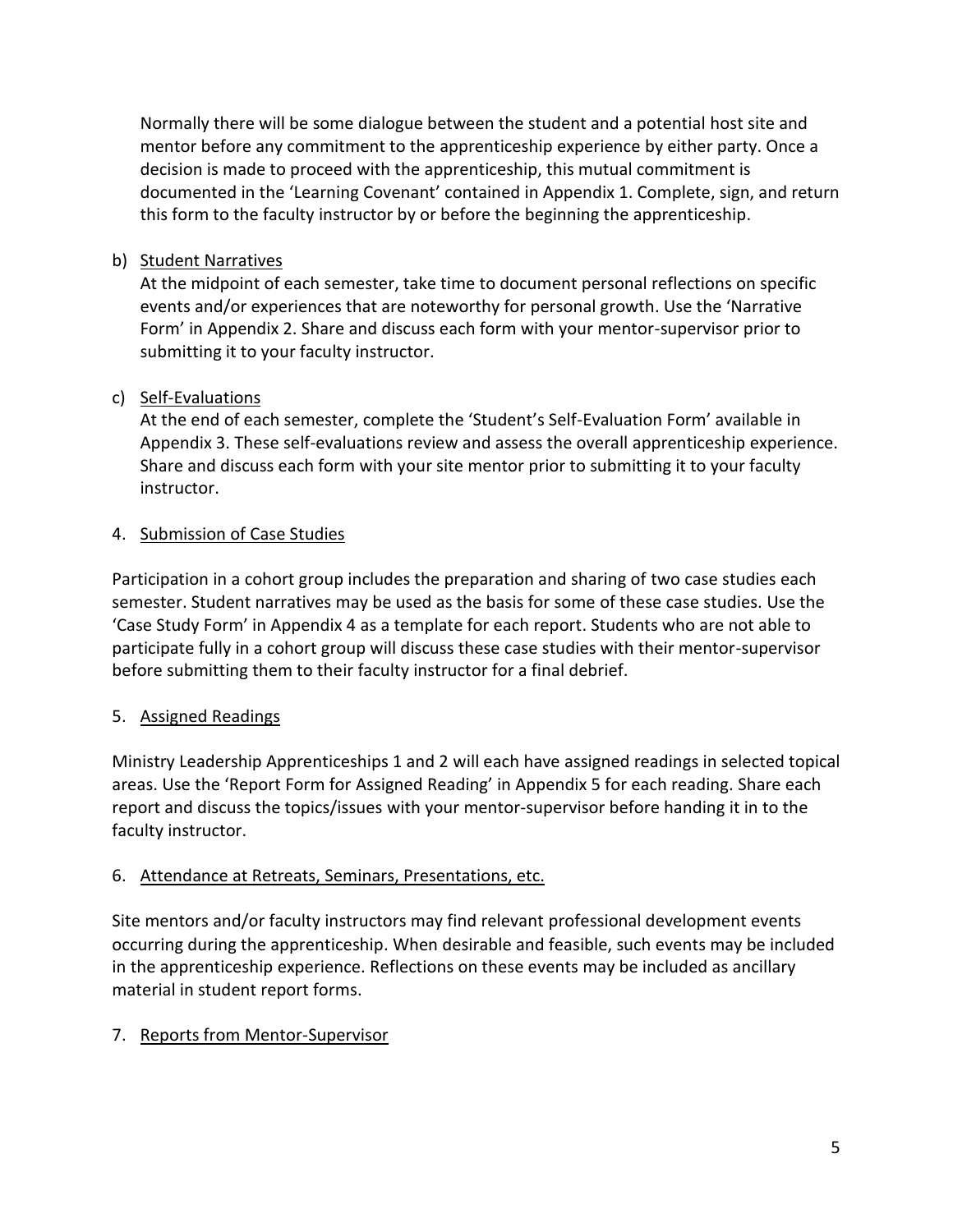At the middle and end of each semester, the mentor will complete the 'Evaluation Form for Mentors' available in Appendix 5, discuss contents of the evaluation with the student, then submit a copy to the faculty instructor.

At the end of the apprenticeship, the mentor-supervisor also submits a letter grade to the faculty instructor who integrates this input with all components of the apprenticeship and assesses a final grade for the apprenticeship.

8. Estimate of Time Investment for a 3-credit Apprenticeship Course (individual time investments may vary)

Field ministry (includes meetings with supervisor-mentors): 90 hours Reading: 15 hours Narrative and Case Study: 15 hours Cohort meetings: 5 hours Interactions/meetings with faculty person: 5 hours Total: 130 hours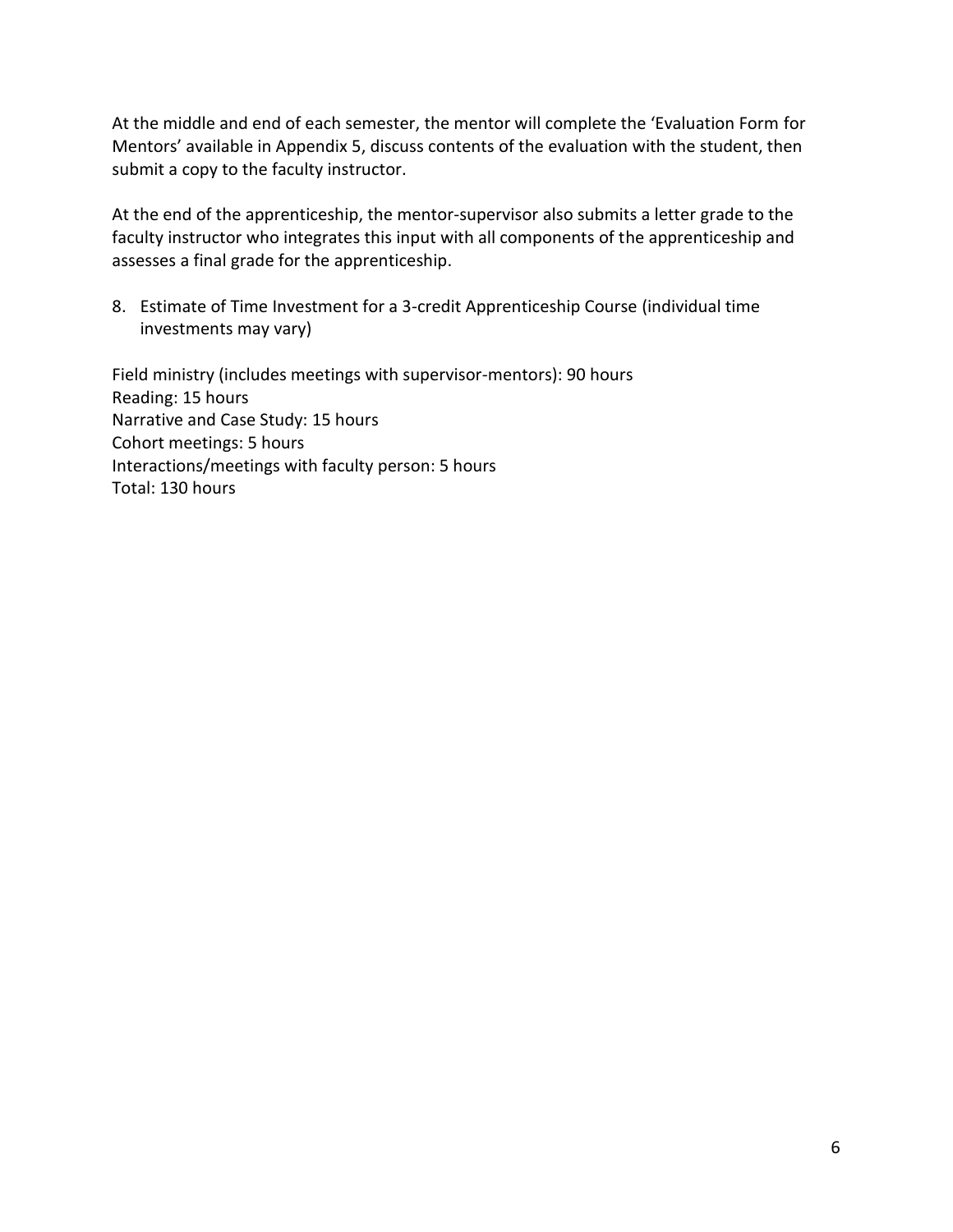# **Learning Covenant**

The student and mentor complete this form together in conference with each other. Forward one copy to the faculty instructor by or before the start of the apprenticeship. Both student and mentor retain copies of this 'Learning Covenant' for future reference and evaluation.

This form does not leave adequate space for answering each area of questions. Use the electronic version of the form as a template for a document that includes all the information that is requested.

## **Student name**:

Address:

Phone or cell number:

E-mail:

## **Mentor's name:**

Phone or cell number:

Address:

Mentor's role/position:

Name of church or organization:

Location:

**Student's Role** (describe the formal job description or position)

## **Activities and Goals for the Apprenticeship**

Indicate all *major* activities for the semester together with goals for such activities. Goals are not merely restatements of activities but should be what the student hopes to learn from the activities. An activity might be *preaching at a Sunday morning worship service*, but a goal for the activity might *understanding my main point so well I can communicate it with conviction and clarity.*

## **Personal Development Goals** (Sample below)

• **Goal 1***: To understand my family background and discuss with* my *mentor how my family background influences my current way of leading people or groups*

**Continuing Education / Professional Growth Goals** (Samples below)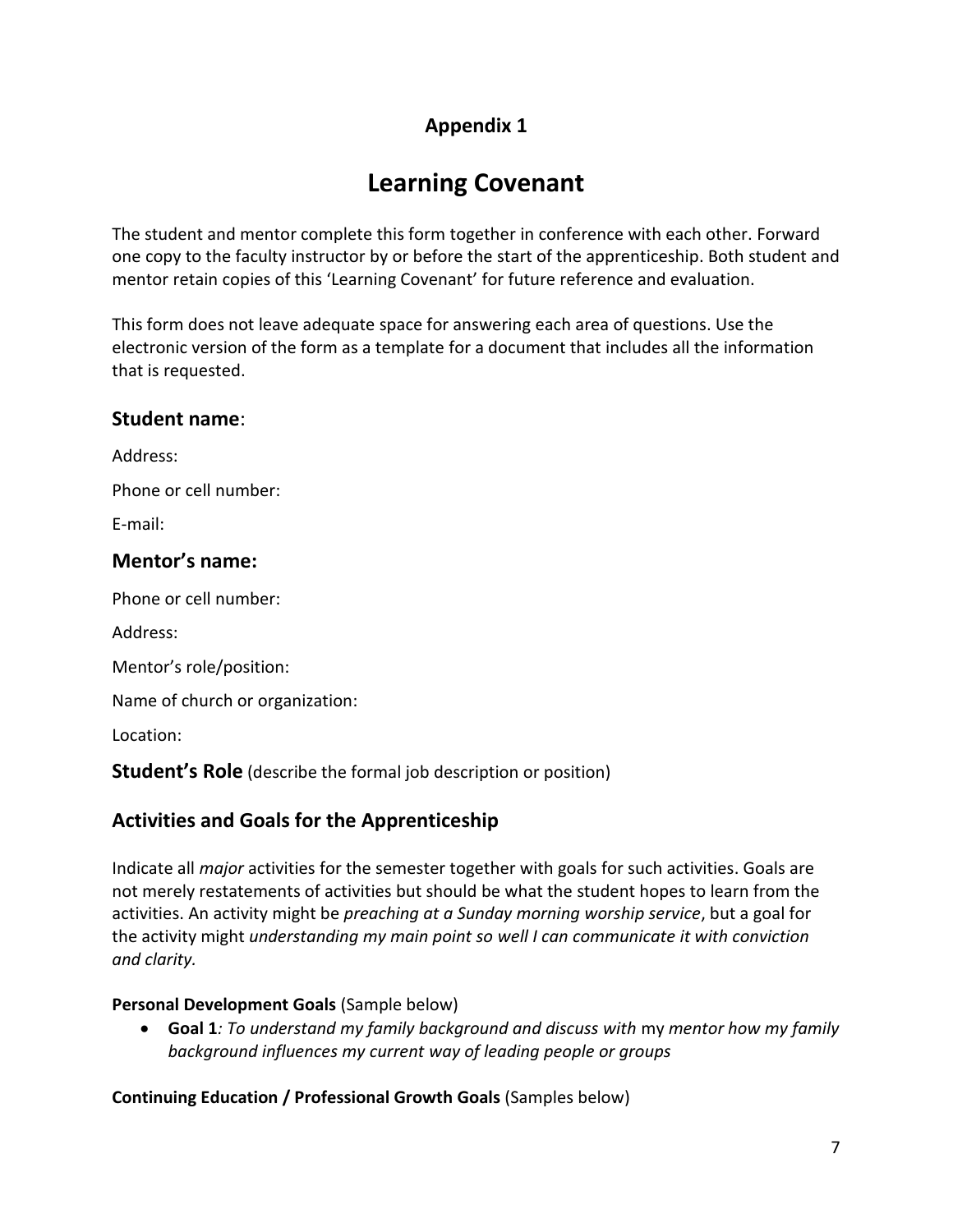- **Goal 1:** *To learn about the process and content for training small group leaders.*
- **Goal 2:** *To participate in a membership or baptism class and learn about the requirements for participants.*

In a local church setting, areas for specific goals may include the following: Pastoral care, administration, worship, preaching and teaching, or evangelism and outreach (mission). In a marketplace setting, areas for specific goals may include the following: Management functions, goalsetting, team leadership, reporting schemes, or customer service.

List every area of activity for the apprenticeship that is apparent and write clear statements of goals for each area.

An essential element of the apprenticeship for student growth is a weekly conference meeting with the mentor/supervisor. Specify the day and time each week for this meeting to occur.

## **Financial Arrangements**(optional)

Make note of any financial arrangements that may be part of the experience. A salary, stipend, or honorarium is not a required part of an apprenticeship. However, the host organization is required to provide funds for any costs to the student for actual fulfilment of ministry/leadership responsibilities.

## **In Summary**

The mentor-supervisor is committed to providing the student with regular personal supervision every week and being diligent in the completion of all evaluation forms. The student is committed to 'showing up' faithfully for all designated responsibilities and completing all requirements set out in this Handbook. The host organization recognizes its responsibility as a training center to receive the student both as a learner and as a leader.

\_\_\_\_\_\_\_\_\_\_\_\_\_\_\_\_\_\_\_\_\_\_\_\_\_\_\_\_\_\_ \_\_\_\_\_\_\_\_\_\_\_\_\_\_\_\_\_\_\_\_\_\_\_\_\_\_\_\_\_

Signed:

(Student) (Mentor/Supervisor)

Date of Agreement: **Example 20** and 20 and 20 and 20 and 20 and 20 and 20 and 20 and 20 and 20 and 20 and 20 and 20 and 20 and 20 and 20 and 20 and 20 and 20 and 20 and 20 and 20 and 20 and 20 and 20 and 20 and 20 and 20 a

Approved by:

(Faculty Instructor)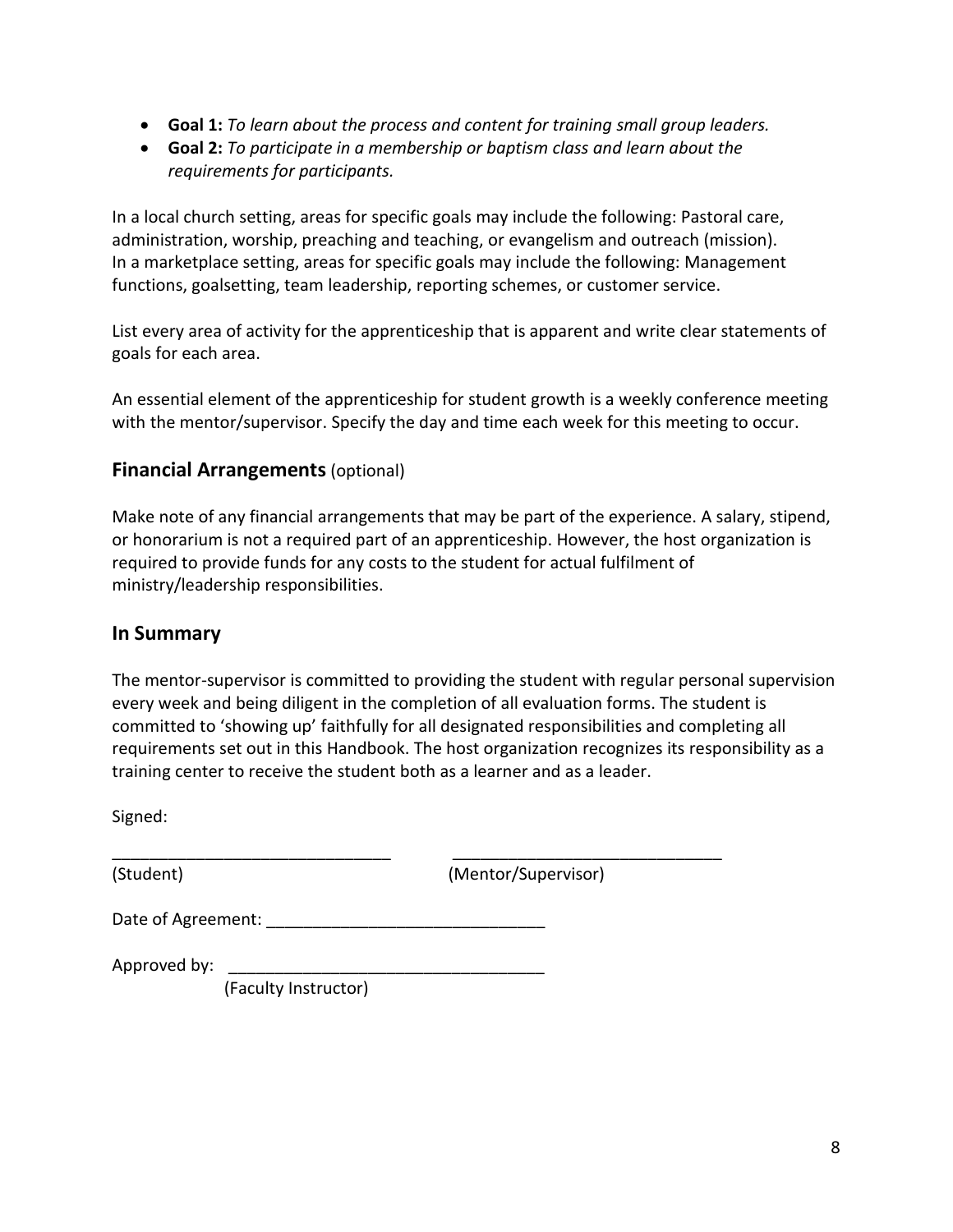## **Narrative Form**

*"At the midpoint of each semester, take time to document personal reflections on specific events and/or experiences that are noteworthy for personal growth. Use the 'Narrative Form' in Appendix 2. Share and discuss each form with your site mentor prior to submitting it to your faculty instructor."* 

Use the following guidelines to write each narrative:

- a) Select one or more key events or experiences that have occurred during the designated time period of the apprenticeship.
- b) Give a brief description of the event/experience to provide background and context. Also include the date, place, and people involved.
- c) Explain how you responded/reacted to the situation(s). Include reference to your internal processing of what happened, what you actually said and did, the emotional and mental and spiritual challenges you faced, etc.
- d) Also comment on any interpersonal issues and/or challenges that arose with other people involved in the situation, any 'victories' won and/or losses sustained (i.e., positive or negative consequences with other people), etc.
- e) Include reference to any theological and/or leadership issues that arose and related points of discussion.
- f) Share and discuss the narrative with your mentor prior to submitting it to your faculty instructor.

Length: 2 to 3 pages (500-750 words)

Note: These narratives are confidential and will be read only by your supervisor-mentor and the faculty instructor. If you have reason to not share the narrative with your mentor, confer directly with the faculty instructor to determine how to proceed.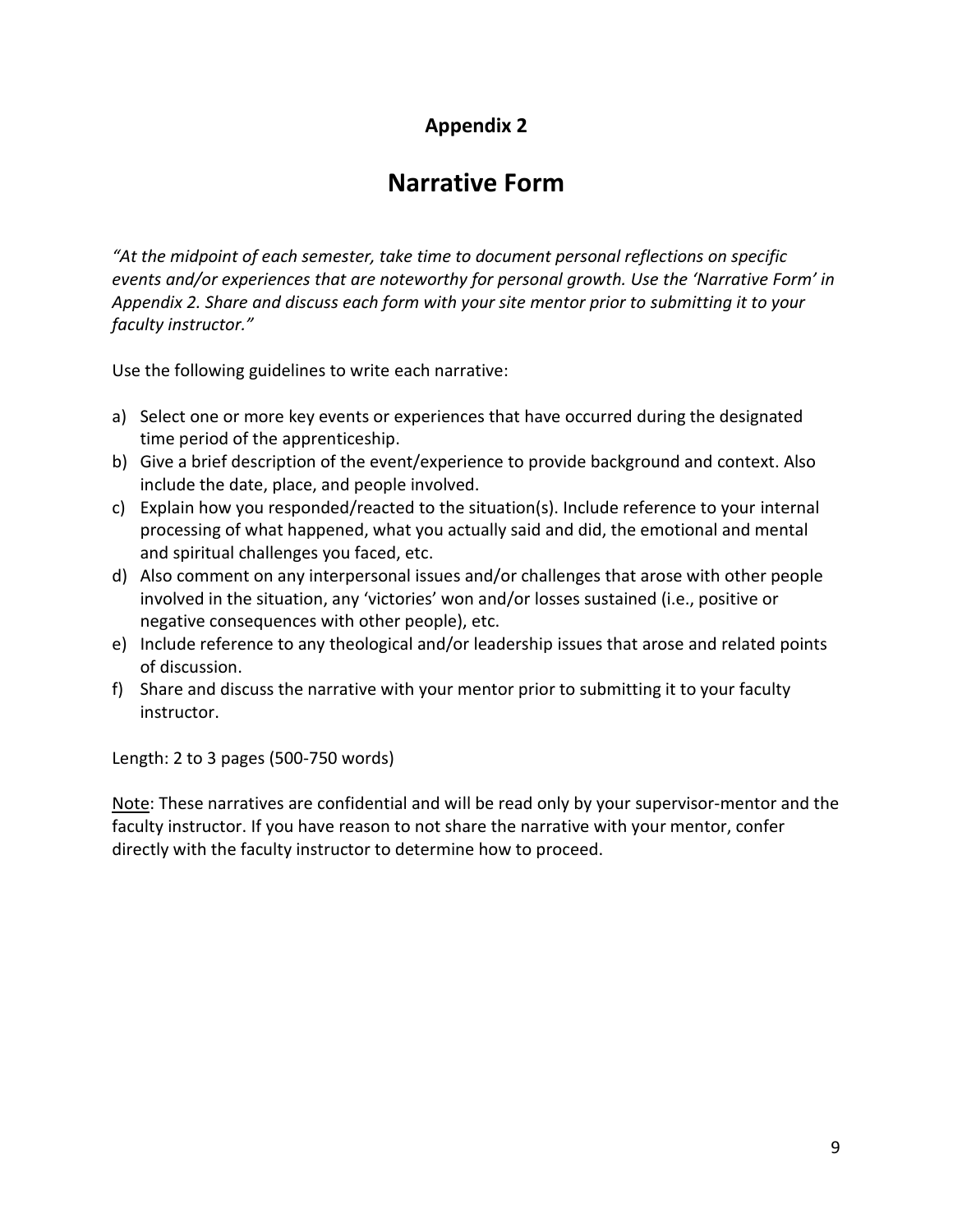# **Student's Self Evaluation Form**

*"At the end of each semester, complete the 'Student's Self-Evaluation Form' available in*  Appendix 3. These self-evaluations review and assess the overall apprenticeship experience. *Share and discuss each form with your site mentor prior to submitting it to your faculty instructor."*

Student: \_\_\_\_\_\_\_\_\_\_\_\_\_\_\_\_\_\_\_\_\_\_\_\_\_\_\_\_\_\_\_ Date: \_\_\_\_\_\_\_\_\_\_\_\_\_\_\_\_\_\_\_\_\_

Supervisor-Mentor: \_\_\_\_\_\_\_\_\_\_\_\_\_\_\_\_\_\_\_\_\_\_\_\_\_\_\_\_\_

In a separate document, work through the following sequence of self-evaluation:

1. Review your Learning Covenant and the goals stated there for each area of intended activity.

- a) Assess to what extent you have achieved your goals in each area.
- b) Describe areas where goals have been modified and why that happened.
- c) Explain how and why any goals have been dropped and/or new ones added.
- d) Summarize to what degree you are content that your apprenticeship experience has achieved what you hoped to gain from it.

2. Respond to what extent you have grown in each of the student learning outcomes associated with the apprenticeship:

- a) Who I am as a leader (personal life management, styles, skills)?
- b) What I know about leadership theory and practice (in team relationships, ministry and marketplace organizations)?
- c) What I actually do to exercise effective leadership in all aspects of my personal life, my organization?
- d) How I relate my Christian faith to leadership (e.g., attitudes, values, ethics)?
- e) How I integrate my biblical and theological awareness with issues of leadership, and implement leadership in actual practice?
- f) Challenges that I face as a leader (vision, change, conflict)?
- g) How I can maintain continuous personal and professional learning for growth in effective leadership?

3. Name some things that you learned about yourself, about leadership and/or ministry, and about yourself in leadership/ministry that you had not anticipated learning during your apprenticeship.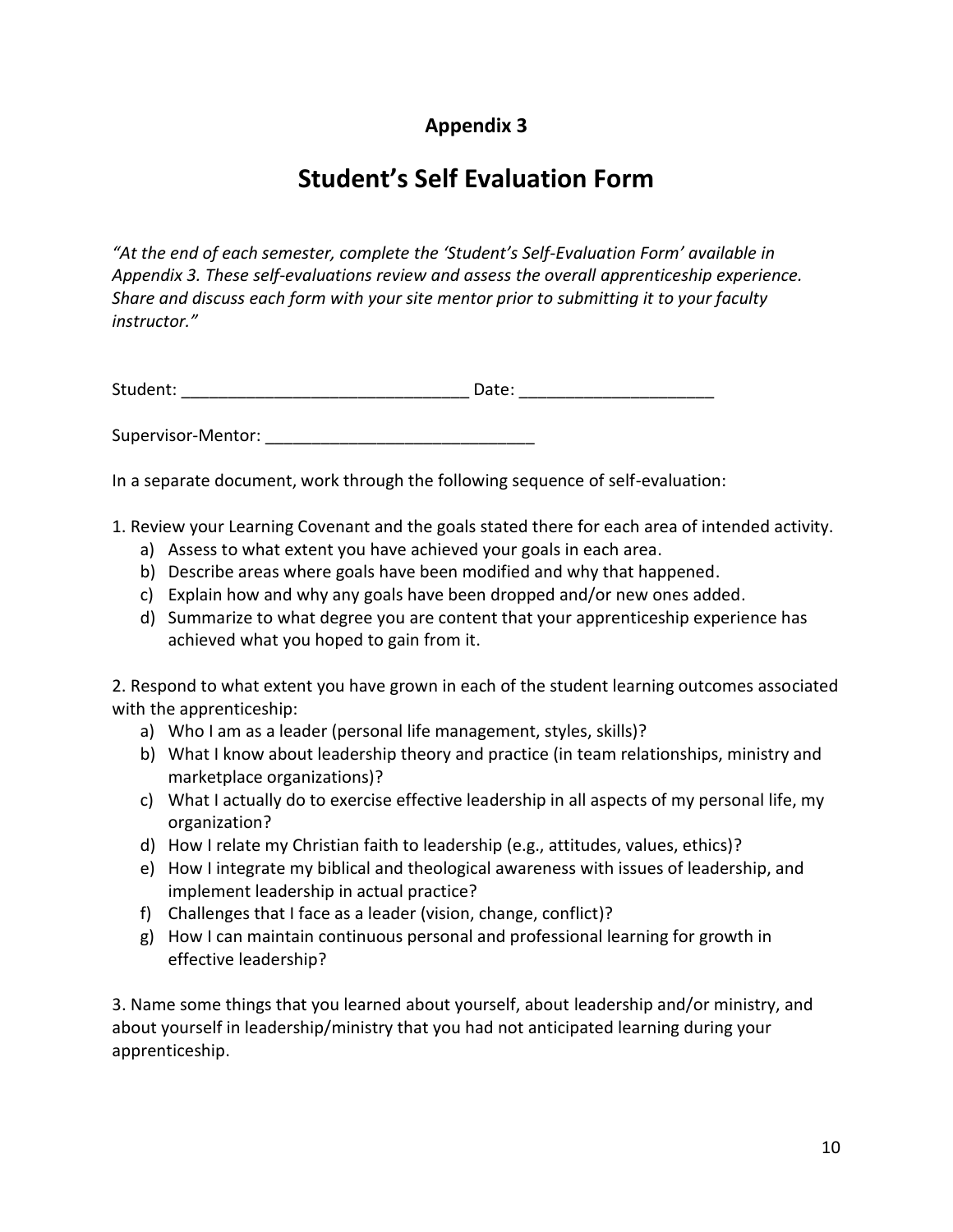4. Rate yourself on your interpersonal relationships: (circle one for each item)

| a) | Dependability         | Excellent | Good | Fair | Poor |
|----|-----------------------|-----------|------|------|------|
| b) | Listening ability     | Excellent | Good | Fair | Poor |
| c) | Self-expression       | Excellent | Good | Fair | Poor |
| d) | Initiative            | Excellent | Good | Fair | Poor |
| e) | Sensitivity to others | Excellent | Good | Fair | Poor |
| f) | Open to suggestions   | Excellent | Good | Fair | Poor |
| g) | Open to criticism     | Excellent | Good | Fair | Poor |
| h) | Relating to authority | Excellent | Good | Fair | Poor |
| i) | Relating to peers     | Excellent | Good | Fair | Poor |

5. What do you value most about this ministry/leadership experience?

6. What strengths have you developed during this time?

7. Evaluate your ability to do theological reflection on the daily events and experiences of life.

8. Name specific ways in which your ministry/leadership could be improved.

- 9. List some things you would do differently 'next time' you would be in situations comparable to those experienced during the apprenticeship.
- 10. Based on your experience during this apprenticeship, what are some learning goals that you should include in future plans?
- 11. To what extent (i.e., what percentage) did you complete of all the requirements set out for this apprenticeship?

90-100% \_\_\_ 80-90% \_\_ 70-80% \_\_ less than 70% \_\_\_

\_\_\_\_\_\_\_\_\_\_\_\_\_\_\_\_\_\_\_\_\_\_\_\_\_\_\_\_\_\_\_\_\_ \_\_\_\_\_\_\_\_\_\_\_\_\_\_\_\_\_\_\_\_\_\_\_\_\_\_\_\_\_\_\_\_

12. Other comments.

Signed:

(Student) (Mentor/Supervisor)

| Date: |  |  |
|-------|--|--|
|       |  |  |
|       |  |  |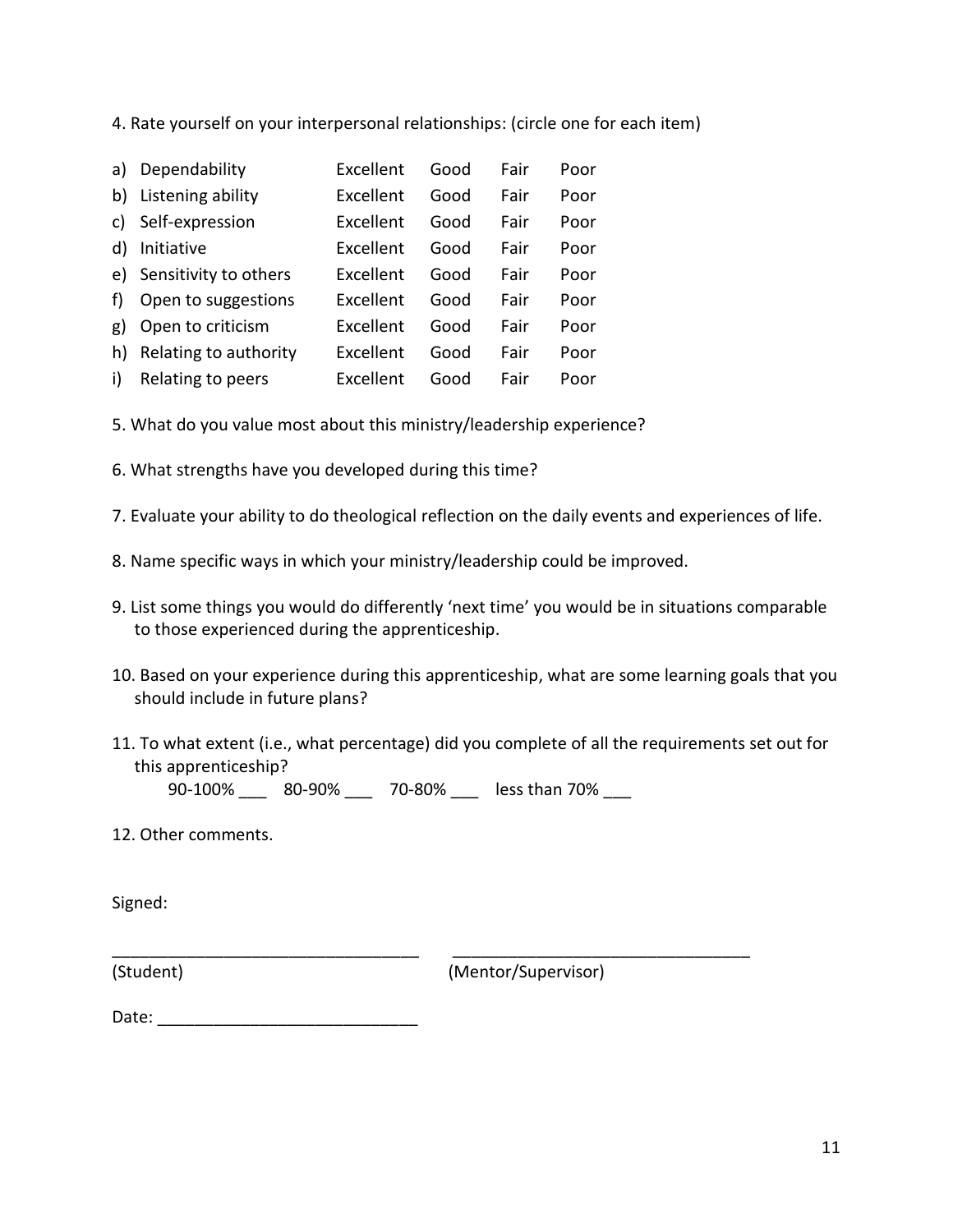## **Appendix 4 Case Study Form**

*"Participation in a cohort group includes the preparation and sharing of two case studies each semester. Student narratives may be used as the basis for two of these case studies. Use the 'Case Study Form' in Appendix 4. Students who are not able to participate fully in a cohort group will discuss these case studies with their site mentor before submitting them to the faculty instructor."*

A case study is a retelling of something you have experienced in your ministry practice. You describe an event or incident, pose a problem or issue, and raise a question to be answered. It is presented to the cohort group for analysis and evaluation. Details and names of participants are suitably masked so that identification of persons is not possible.

Open a new document, clearly label it with your name, the date, and Case Study 1 (or 2, 3, or 4). Using the following elements, construct a case study for presentation to the class (or to hand in if not presented to a cohort group).

- 1. The problem or issue
	- Give some background including any demographic or factual data that is important to the description of the event or experience.
	- Explain why the problem or issue was important.
	- Explain how you or someone else came to identify the problem.
- 2. Steps taken to address the problem
- 3. Results

4. Challenges that occurred and how, or if, they were met

- 5. Lessons you learned about yourself and/or group dynamics
- 6. A question you pose to the cohort group that arises from the problem or issue?
- Example 1 *Was there another way to handle this that would have reduced conflict in this particular issue?*
- Example 2 *How should I resolve the discrepancy between my convictions and what the church chairman expected me to do?*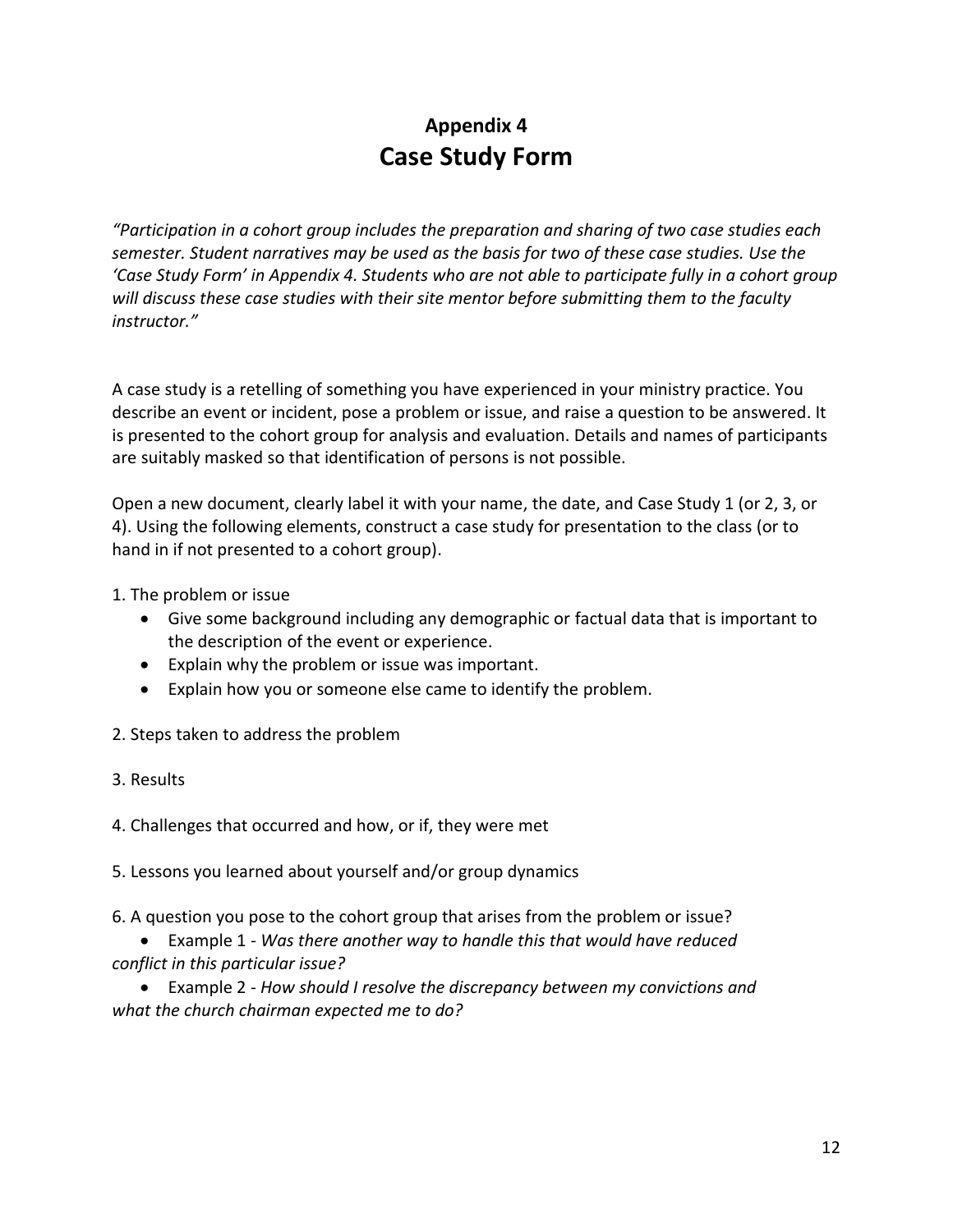# **Appendix 5 Report Form for Assigned Reading**

*LS7501 and LS7502 will each have assigned readings in selected topical areas. Use the 'Report Form for Assigned Reading' in Appendix 5 for each reading. Share each report and discuss the topics/issues with your mentor-supervisor before handing it in to the faculty instructor."*

Open a new document for each readings report, clearly label it with your name, the date, and the title of the assigned reading.

Your report will be a combination of a 'reflective response' and a 'critical review' of the assigned reading. The faculty instructor will set the length of each report depending on the nature of the reading assignment. See the guidelines below for framing your report.

### A *reflective response*:

- Is an overview of your personal response/reaction(s) to the assigned reading.
- You share the following:
	- o Specific highlights of the content that stimulate your response to the topic
	- $\circ$  Concerns or issues that arise in your mind as you read the author's perspective(s), arguments, conclusions
	- o Suggestions you might have to add to, or take away from, how the author approached the topic
	- $\circ$  Other responses that arise from the more affective domain of your perceptions related to the assigned reading

## A *critical review*:

- Is not just a summary of the material you have read!
- Rather, it is a personal assessment and evaluation of the content, issues, questions raised by the author
- Your goal is to demonstrate:
	- o Your understanding of the author's purposes for writing
	- $\circ$  Your awareness of key content, arguments, and conclusions that the author puts forward
	- o Your ability to interact with the material in a manner that illuminates the significance, the strengths, the weaknesses of what the author has to say
	- $\circ$  Other responses that arise from the more cognitive and analytical domain of your perceptions related to the assigned reading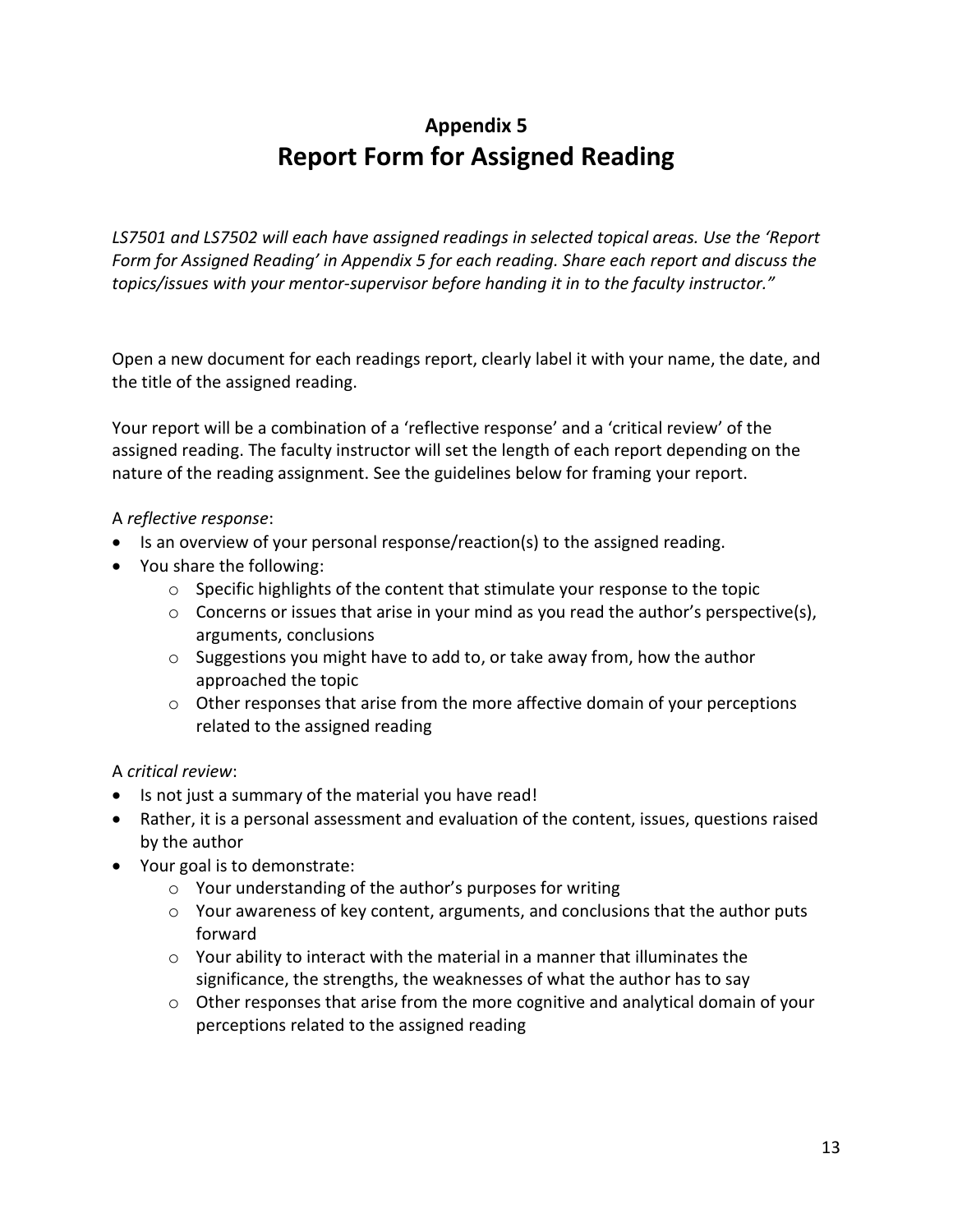## **Evaluation Form for Mentor-Supervisor**

*At the middle and end of each semester, the student's mentor will complete the 'Evaluation Form for Mentors' available in Appendix 6, discuss contents of the evaluation with the student, then submit a copy to the faculty instructor.*

*At the end of the apprenticeship, the mentor also submits a letter grade to the faculty instructor who integrates this input with all components of the apprenticeship and assesses a final grade.*

| Name of Student          | Date |
|--------------------------|------|
| Mentor-Supervisor's Name |      |
| Location of Placement    |      |

Note: This form is to be completed by the mentor-supervisor then discussed with the student. Both sign the form then the supervisor-mentor forwards it to the faculty instructor.

Open a Word document and respond to the questions below with as much data or anecdotal information as possible.

1. Comment on the progress made by the student towards the accomplishment of his/her learning goals.

2. How well does the student discuss his/her personal faith? How well does he/she enable others to discuss their faith? What helps? What hinders?

3. How well organized is the student in matters of time, preparation, worship leadership, program leadership, administration, public speaking, any other areas of relevant leadership activity? What helps? What hinders?

4. Rate the student on his/her interpersonal relationships: (circle one for each item and add comments to illustrate if possible)

| a) | Dependability              | Excellent | Good | Fair | Poor |
|----|----------------------------|-----------|------|------|------|
| b) | Listening ability          | Excellent | Good | Fair | Poor |
| C) | Self-expression            | Excellent | Good | Fair | Poor |
| d) | Initiative                 | Excellent | Good | Fair | Poor |
| e) | Sensitivity to others      | Excellent | Good | Fair | Poor |
| f) | Open to suggestions        | Excellent | Good | Fair | Poor |
| g) | Open to criticism/feedback | Excellent | Good | Fair | Poor |
| h) | Relating to authority      | Excellent | Good | Fair | Poor |